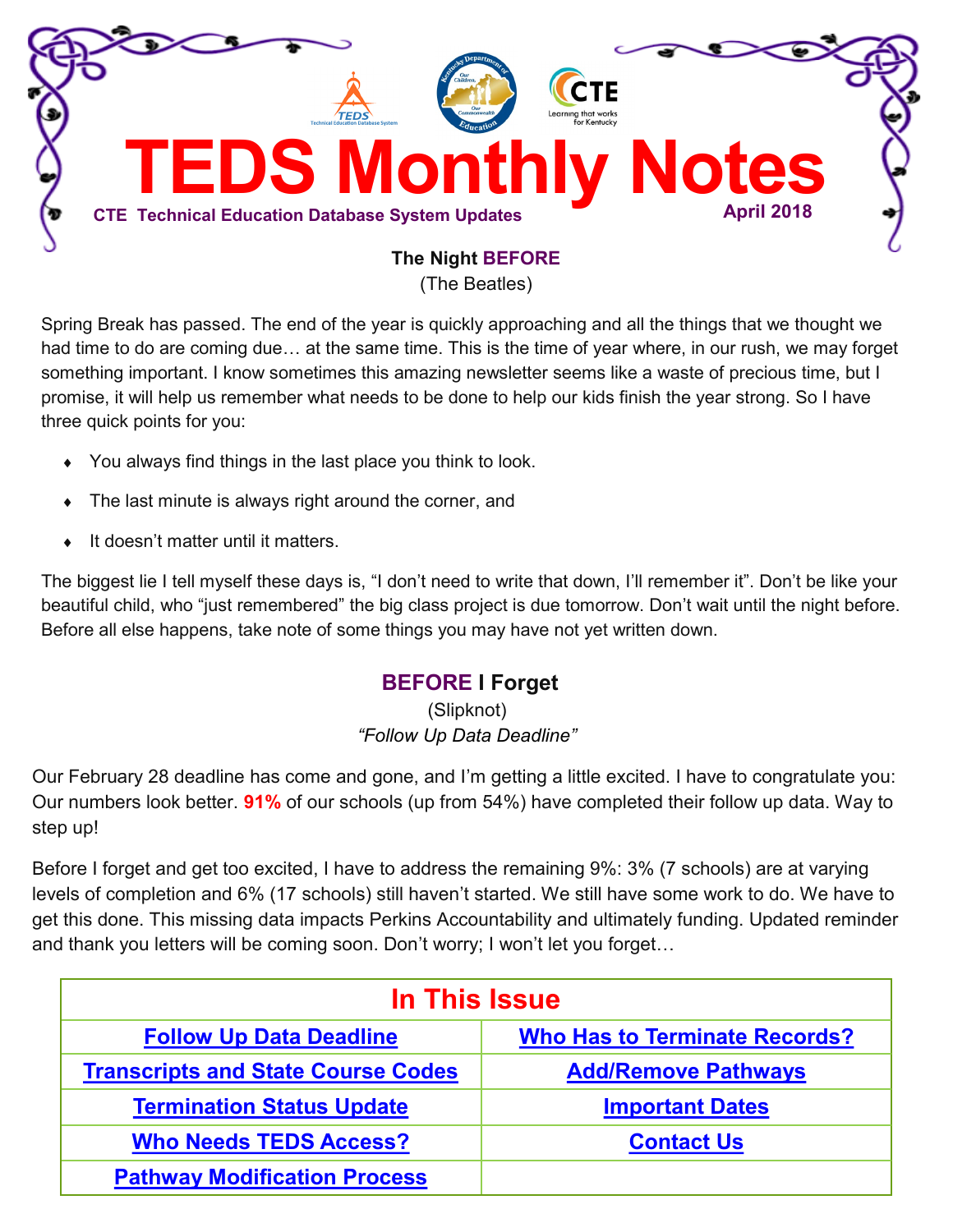# **BEFORE I Let Go**

## (Frankie Beverly and Maze) *"Transcripts and State Course Codes"*

<span id="page-1-0"></span>We are approaching the end of the school year. It's time to start wrapping things up and getting ready for summer. However, before I let go, it is important that I remind you about something important to your students.

Colleges and universities use the state course codes provided by the state departments of education to determine whether a student has already taken a required course while they were in high school. This includes granting dual and articulated credits. Postsecondary schools determine this based on state course codes. However, if there are no state course codes on the transcript, there is no college credit.

If you are not the person responsible for what shows on the student transcripts, make sure to show this to the person(s) who make those decisions. Before you let go of your kiddos, make sure they are properly equipped for what comes next. State course codes matter. Pass it on!

# **Like Never BEFORE**

(Tramaine Hawkins) *"Termination Status"*

First things first: All schools will be responsible for completing their own terminations for the 2018-2019 school year.

We have made great strides with updates for TEDS. Our next steps include automating the terminations process in TEDS for secondary schools. This would include terminations for all graduate, transfer and dropout records in TEDS based on data that can be pulled from Infinite Campus.

However, the data in Infinite Campus is not quite clean enough.

- When students are enrolled in pathways, the correct credit hours must be posted.
- They must also be changed when anything about the student record changes. This includes if the student drops class, fails class or transfers out.

Currently, based on students identified as preparatory in a pathway and eligible for a termination status:

- Accuracy between data input in IC during registration and TEDS for graduates is **68.3%**
- Accuracy between data in IC and TEDS for transfers and dropouts is **35.9%**

This is primarily due to inaccurate credit hours and/or student objective. Like never before, we can see this process in action (in our heads). We need your help to make it real. Please review and follow all instructions on the TEDS Step-by-Step web page. In particular for this, review the instructions for how to "Enter Secondary Student Data in Infinite Campus" and "Import Infinite Campus Data into TEDS". Lastly, don't forget the "TEDS vs IC (Data Update Cheat Sheet)". This one will help to make sure you don't overwrite your work. These instructions can all be found on the TEDS Step-by-Step website ([https://](https://education.ky.gov/CTE/teds/Pages/TEDSStepbyStep.aspx) [education.ky.gov/CTE/teds/Pages/TEDSStepbyStep.aspx\)](https://education.ky.gov/CTE/teds/Pages/TEDSStepbyStep.aspx).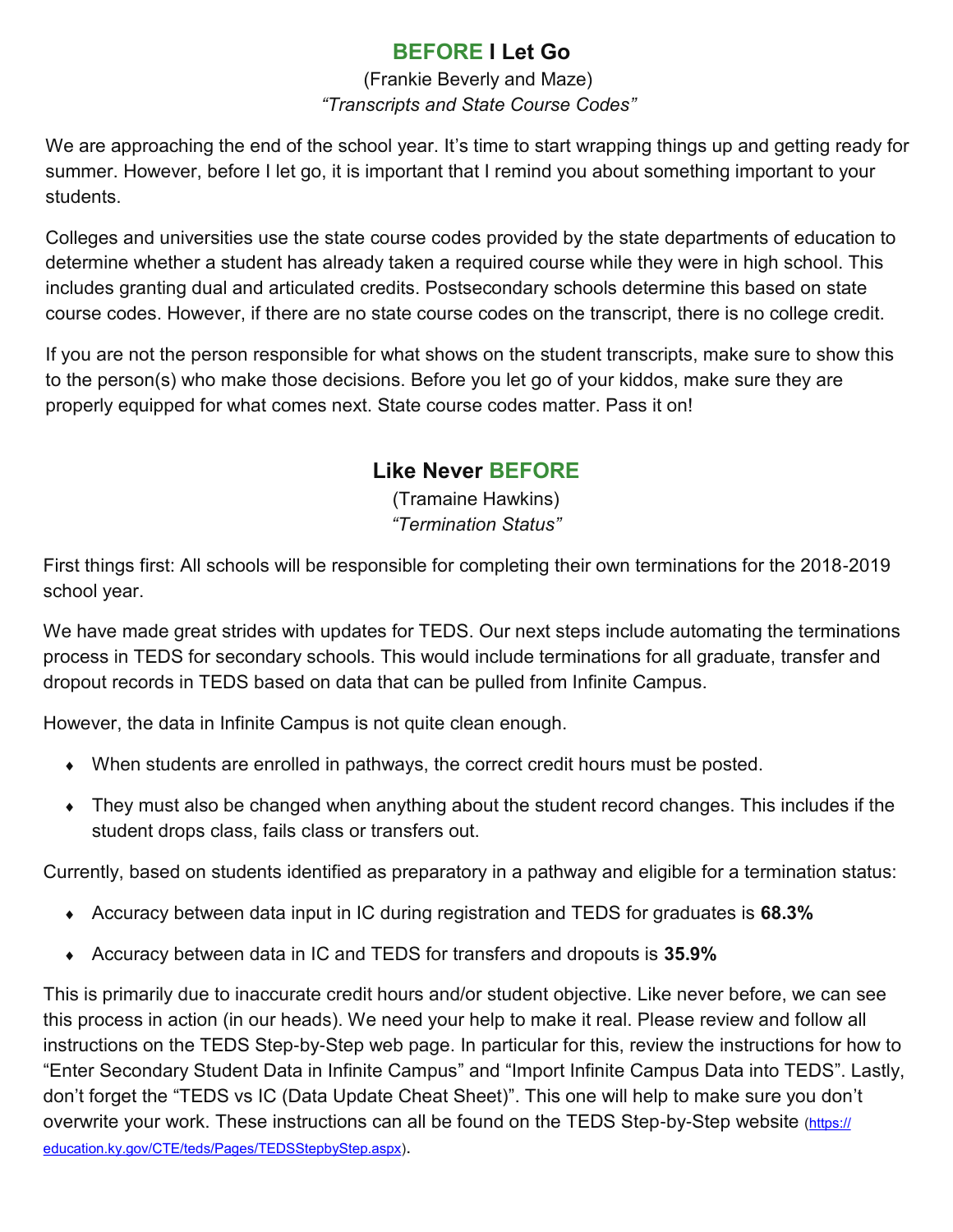## <span id="page-2-0"></span>**WHO SHOULD HAVE ACCESS TO TEDS?**

Best Practice for TEDS access states that Each location (school, district, ATC, CTC) should have AT LEAST TWO people trained to change/edit student data in TEDS.

#### **IMPORTANT REMINDERS**

- $\Diamond$  To ensure the fidelity and security of student level data and to ensure schools are not in violation of FERPA regulations, it is not advisable to grant school level staff access to TEDS data for schools other than their own
- Each school should have its own TEDS personnel.
- TEDS personnel at each school should only be responsible for data and pathways specifically offered at that school.

### **Never BEFORE**

(Deep Purple) *"Pathway Modification Process"*

The new Request for Pathway Modification is available! Never before have we been able to track your requests and send live time notifications to consultants when you post them. This will allow for a cleaner process and less chance of a request "getting lost in the mail". Remember: Modification Requests may be submitted in **TEDS ONLY**. Do you want more information on how to use this wonderful tool? Instructions for how to "Submit a Pathway Modification Request" can be found on the TEDS Step-by-Step website [\(https://education.ky.gov/CTE/](https://education.ky.gov/CTE/teds/Pages/TEDSStepbyStep.aspx) [teds/Pages/TEDSStepbyStep.aspx\)](https://education.ky.gov/CTE/teds/Pages/TEDSStepbyStep.aspx).

### **BEFORE You Accuse Me**

(Creedence Clearwater Revival) *"Adding and Removing Existing Pathways in Your TEDS"*

You have all been very good at getting your email requests to me for adding and removing pathways. We have now improved that process. High Schools, ATCs and CTCs no longer have to send emails to get pathways added or removed in TEDS. Anyone with Secondary Administrator-Full rights can now make the request directly in TEDS. So, before you accuse me of ignoring your emails, make sure to review the instructions for how to Request to ADD or REMOVE a Pathway on the TEDS Step-by-Step website [\(https://education.ky.gov/CTE/teds/Pages/TEDSStepbyStep.aspx\)](https://education.ky.gov/CTE/teds/Pages/TEDSStepbyStep.aspx). Yes, you still need the correct CIP code and pathway name.

You will also need to pay attention to the Pathway Phase-out Guidance ([https://education.ky.gov/CTE/ctepa/](https://education.ky.gov/CTE/ctepa/Documents/Pathway_Phaseout_Guidance.pdf) Documents/Pathway Phaseout Guidance.pdf) since you cannot add a pathway that is being phased out.

### **WHO IS RESPONSIBLE FOR TERMINATIONS THIS YEAR?**

*Every school must complete terminations* **in TEDS** *for the following students:*

- *ALL preparatory seniors*
- *ALL students that have transferred away from their HOME HIGH SCHOOL*
- ALL students that have dropped out of school

#### **IMPORTANT REMINDERS**

- ⇒ Make sure to select **ALL STUDENTS** when searching
- $\Rightarrow$  Verify that student credit hours are listed correctly in IC before completing import.